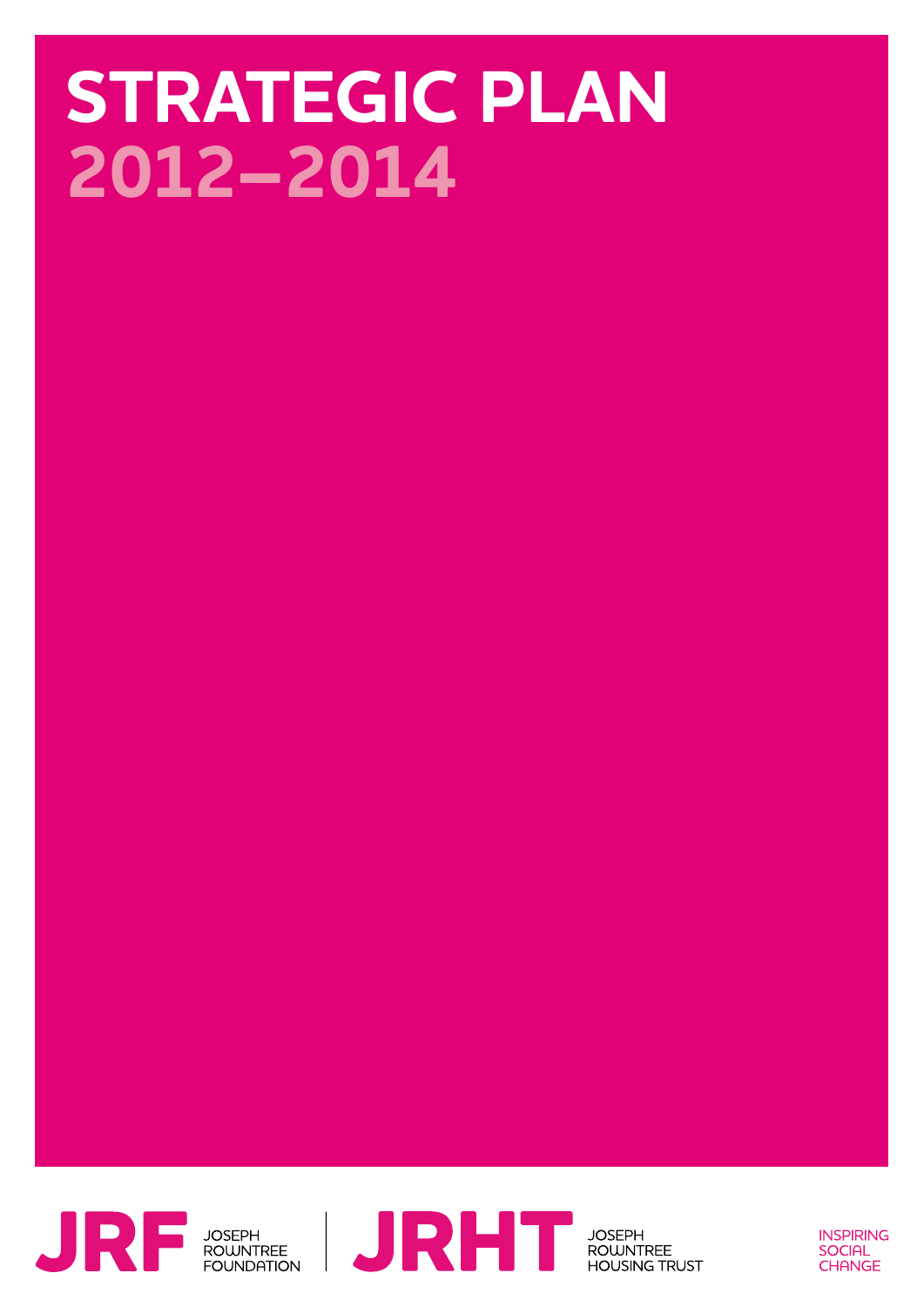'We want to be the place to understand the facts about poverty, place and an ageing society in order to find solutions to social problems.'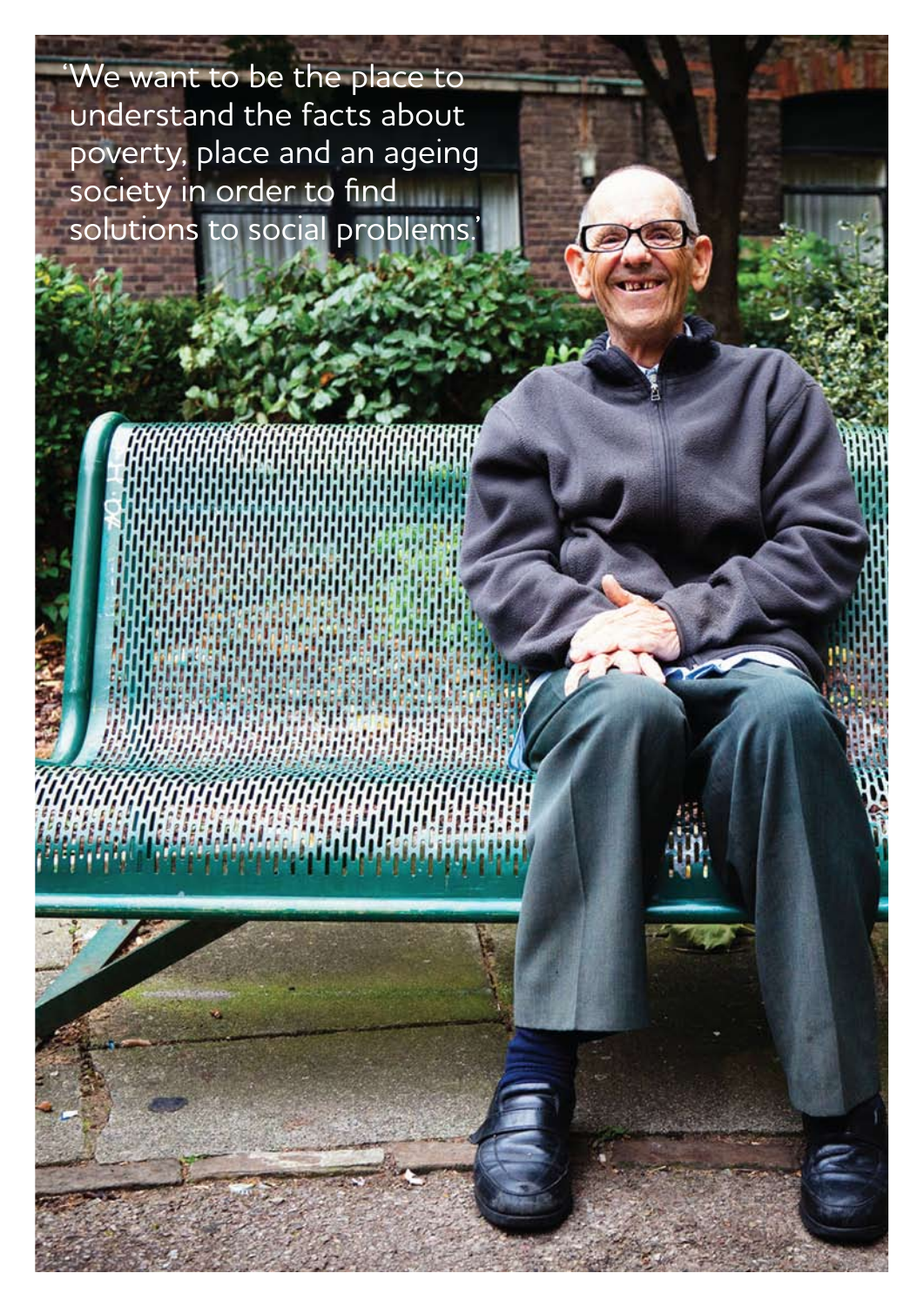### **Together JRF and JRHT aim to:**

- achieve lasting change for people and places in poverty;
- build communities where everyone is able to thrive; and
- contribute to a more equal society.

Now and for future generations.

## **This plan sets out:**

- how we will do this over the next three years;
- the kind of organisation we are; and
- the kind of organisation we aspire to be.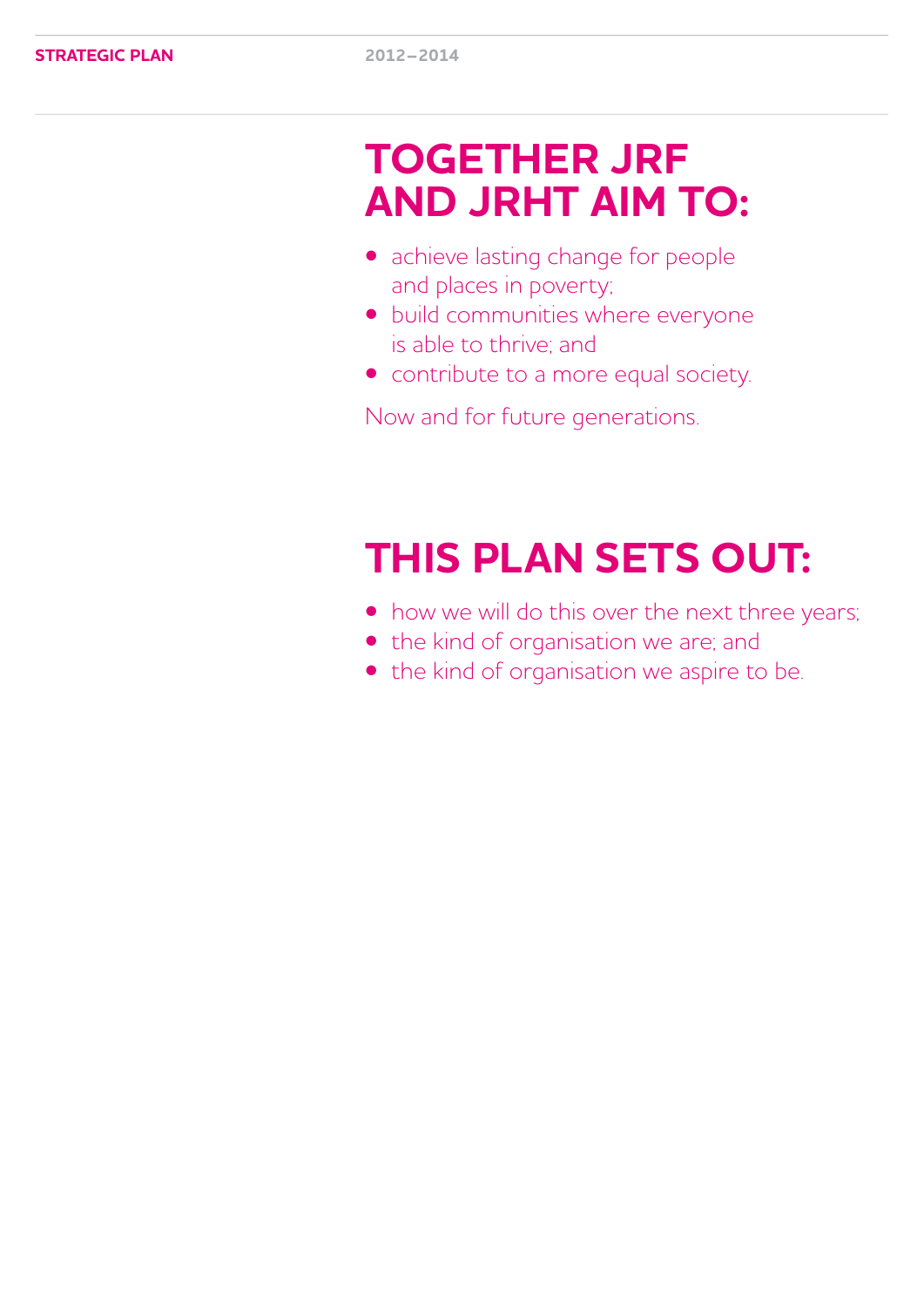### **CONTENTS**

#### 3 PART 1 **who we are and WHAT WE DO**

- 3 Overview
- 4 What do we do?<br>5 How do we beha
- How do we behave?
- 5 What will we invest?
- 6 Where do we work?
- 7 How do we influence?
- 7 How will we know if we've made a difference?

#### 8 Part 2 **Our aims**

- 8 Poverty: Identifying the causes of poverty and inequality, and finding solutions
- 10 Place: Supporting resilient communities and places where people thrive
- 11 An ageing society: Responding positively to the opportunities and challenges of an ageing society

#### 13 Part 3 **Our organisational aim**

15 **PART 4 Our shared future**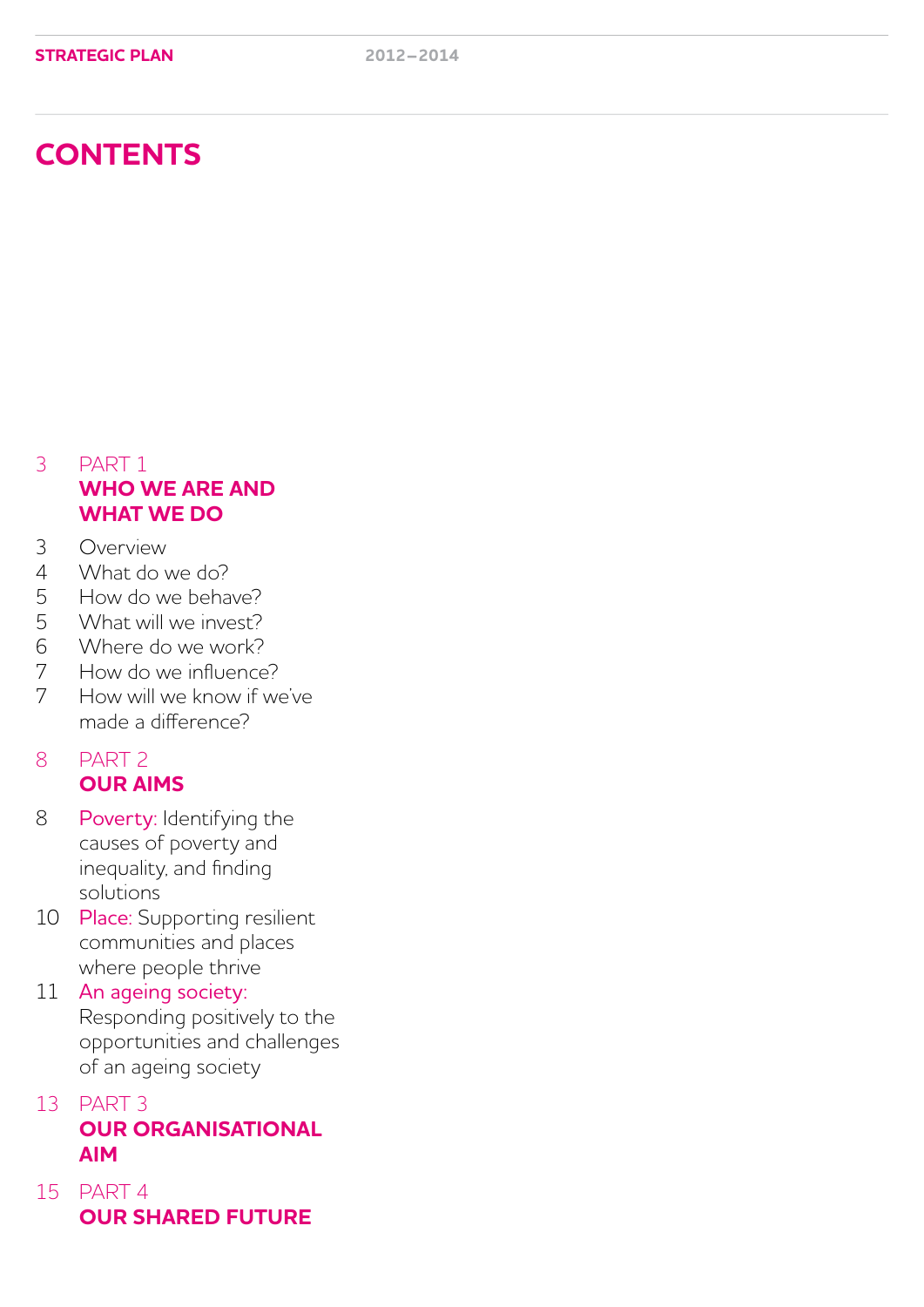## **Part 1 who we are and what we do**

We live in challenging times. For JRF and JRHT, the obligation to spend every pound well has never been greater. With a proud heritage, skilled staff, strong connections and complete independence, we have real potential to contribute to the common good. We accept the responsibility this brings.

The changes around us – austerity, globalisation, climate change, an ageing population, demographic change and technological advancement – present challenges and risks for us all. Together they bring the threat of social division and conflict, setting people and communities against each other. And there is the very real, practical and moral risk to our society that poorer people and places suffer most.

But these changes also bring opportunities for achieving greater social justice. This is a time to:

- foster a feeling of community and solidarity and create a more socially just society;
- develop greater understanding and try new approaches;
- promote the common good in a way which enables everyone to thrive and to achieve their full potential.

We intend to make the most of these opportunities over the next three years.

We will do this by contributing evidence, ideas and solutions to:

- identify the root causes of poverty and injustice;
- support communities where everyone can thrive; and
- plan and develop for an ageing society.

We are independent but we are not neutral: we are on the side of people and places in poverty.

We will work in partnership with others in the North of England and across the UK to achieve our aims, while protecting our independence.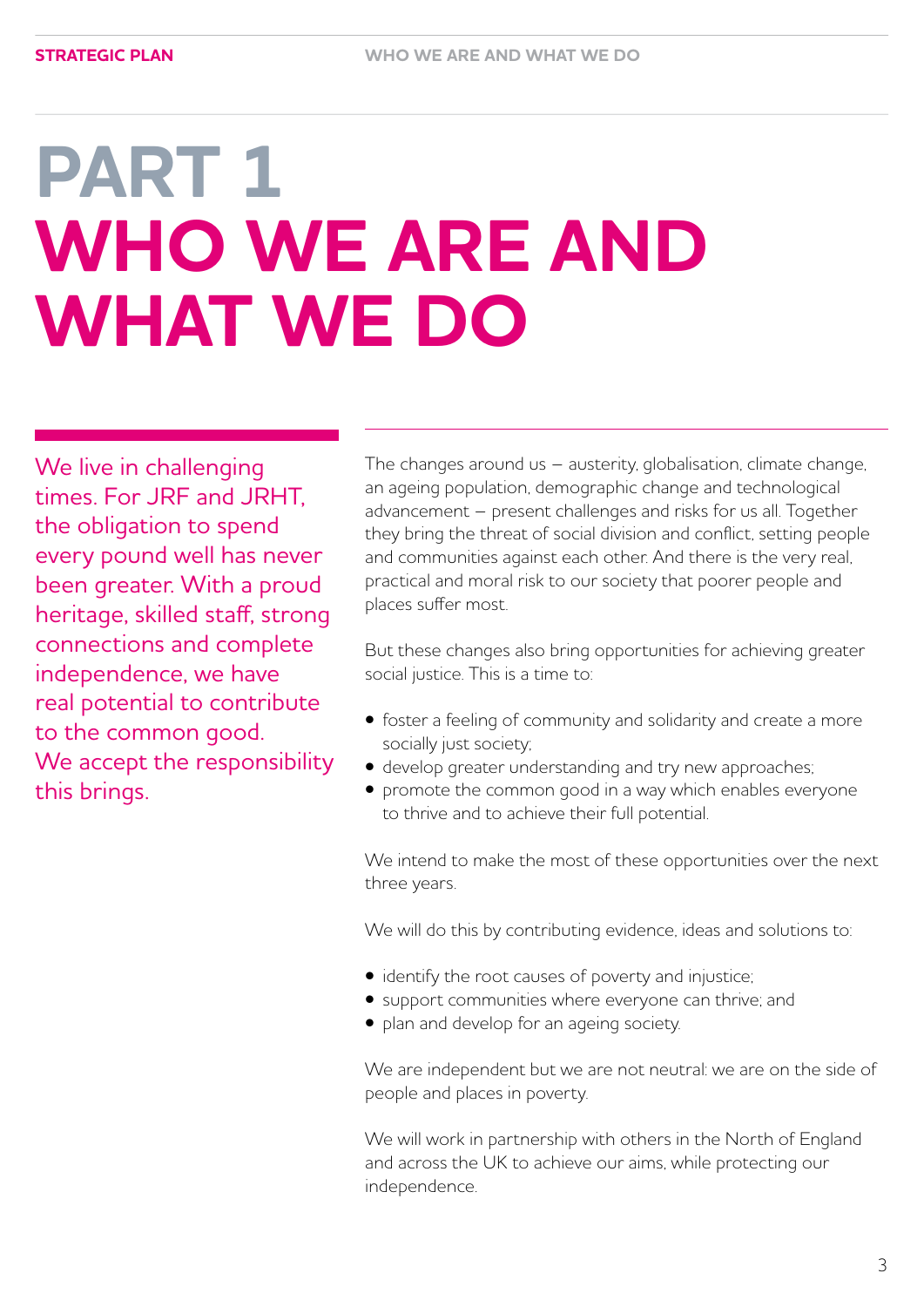Diversity is at the heart of our work as an employer, service provider and policy and research business. The diversity of the UK informs everything we do.

#### What do we do?

Over 100 years ago, we were established to provide housing in communities and to understand the root causes of social problems. In the twenty-first century we continue to do just that.

#### At JRF and JRHT we:

### **search**

out the underlying causes of poverty and inequality, and identify solutions – through research and learning from experience

### **demonstrate**

solutions – by developing and running services, stewardship of our land and buildings, innovating and supporting others to innovate

### **influence**

positive and lasting change – publishing and promoting evidence, and bringing people together to share ideas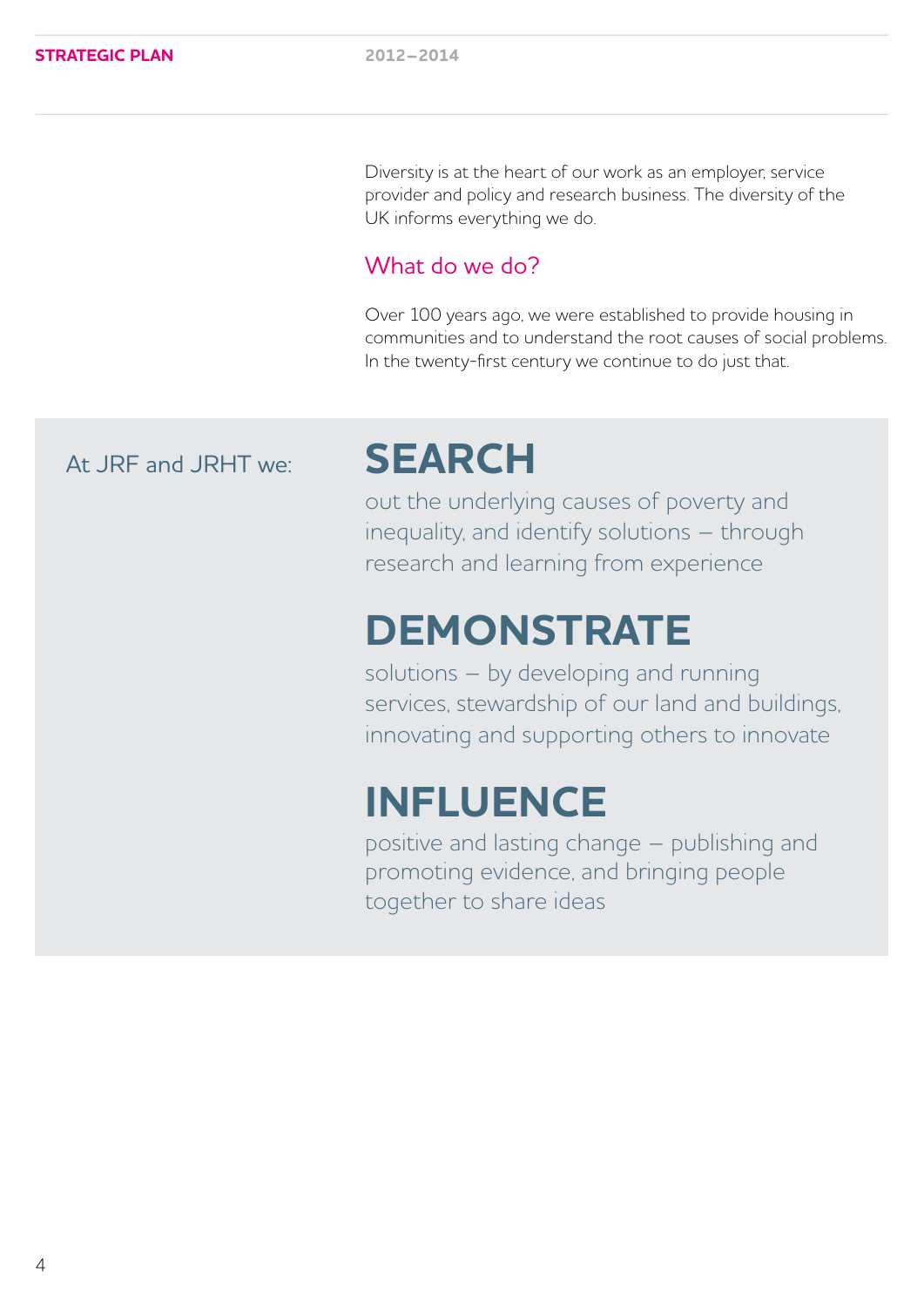#### How do we behave?

We are:

- bold: we tackle challenging and potentially threatening issues, ask difficult questions, and take risks with new ideas and approaches;
- **focused:** we are committed to our long-term aims, but remain flexible and adaptable;
- independent: we work across the political spectrum, and with partners in all sectors;
- connected: we value being part of diverse policy, practice and research networks. And we value being connected to people who have direct experience of the issues we are working on or the services we deliver;
- collaborative: we work in partnerships where together we can be more influential;
- evidence-based: we learn from and share evidence from research and experience to develop solutions. We are a place to get the facts;
- practical: we develop and deliver services, and look for ways to ensure our research is informed by practice, so creating practical solutions;
- caring: we run services, seek out evidence, and influence with what we know because we care passionately about improving the lives of poorer and more disadvantaged people.

#### What will we invest?

Over the three-year period covered by this plan, JRF and JRHT together expect to invest up to £125m. We are not immune from huge global financial challenges and may need to change our plans in response. More significant elements include:

For JRF, investment of:

• up to £23m in our research, policy and practice development, influencing and communications activities.

For JRHT, investment of:

- up to £30m in direct service provision for older people and demonstrating new approaches;
- • up to £21m providing neighbourhood-based services across our operations; enabling residents with learning difficulties to live independently; and supporting community action. This includes around £0.7m on enhancing the energy efficiency of existing JRHT homes;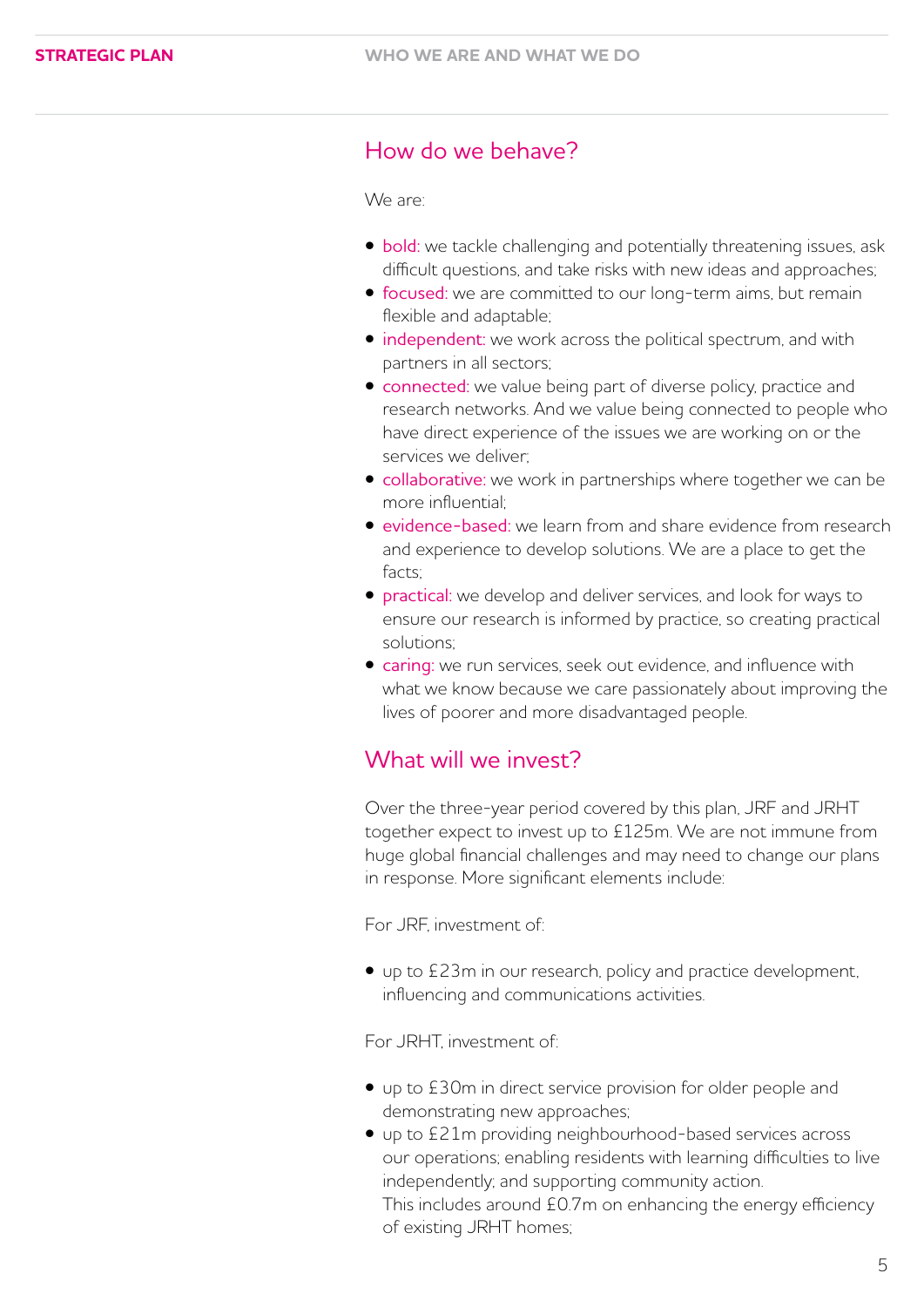• up to £43m on new developments. This will include approximately £14m on new services for older people at Red Lodge in New Earswick, and work on village facilities to enhance the heart of this community. Working with our partners, we will invest £23m in the period of this plan in developing Derwenthorpe on the edge of York, which will eventually have 540 quality homes to rent, part-own or buy.

#### Where do we work?

JRF and JRHT work across the UK, covering England, Scotland, Wales and Northern Ireland. Policy and practice diverges across the different administrations. We intend to make sure that we all share and learn from our different experiences. We will also learn from countries outside the UK.

We are based in the North of England, with services and activities across Yorkshire and in Hartlepool. In the next three years we will strengthen this part of our identity. We will take on some work specific to the region, using this to help shape public policy responses across the UK.

Our origins and headquarters are in York. We will continue to support York's voluntary and community sector, with a particular emphasis on the changing demography in our home city. We will contribute to the work of the York Fairness Commission as plans to reduce the budget deficit are implemented across the UK. 2012 is the 800th anniversary of the Charter of the City of York; we will work with others in York to support the celebrations.

We are eight years into a ten-year commitment to working in Bradford, supporting the city and district in the challenges and opportunities it faces.

'We work in the four nations of the UK to make sure we all learn from our different experiences.'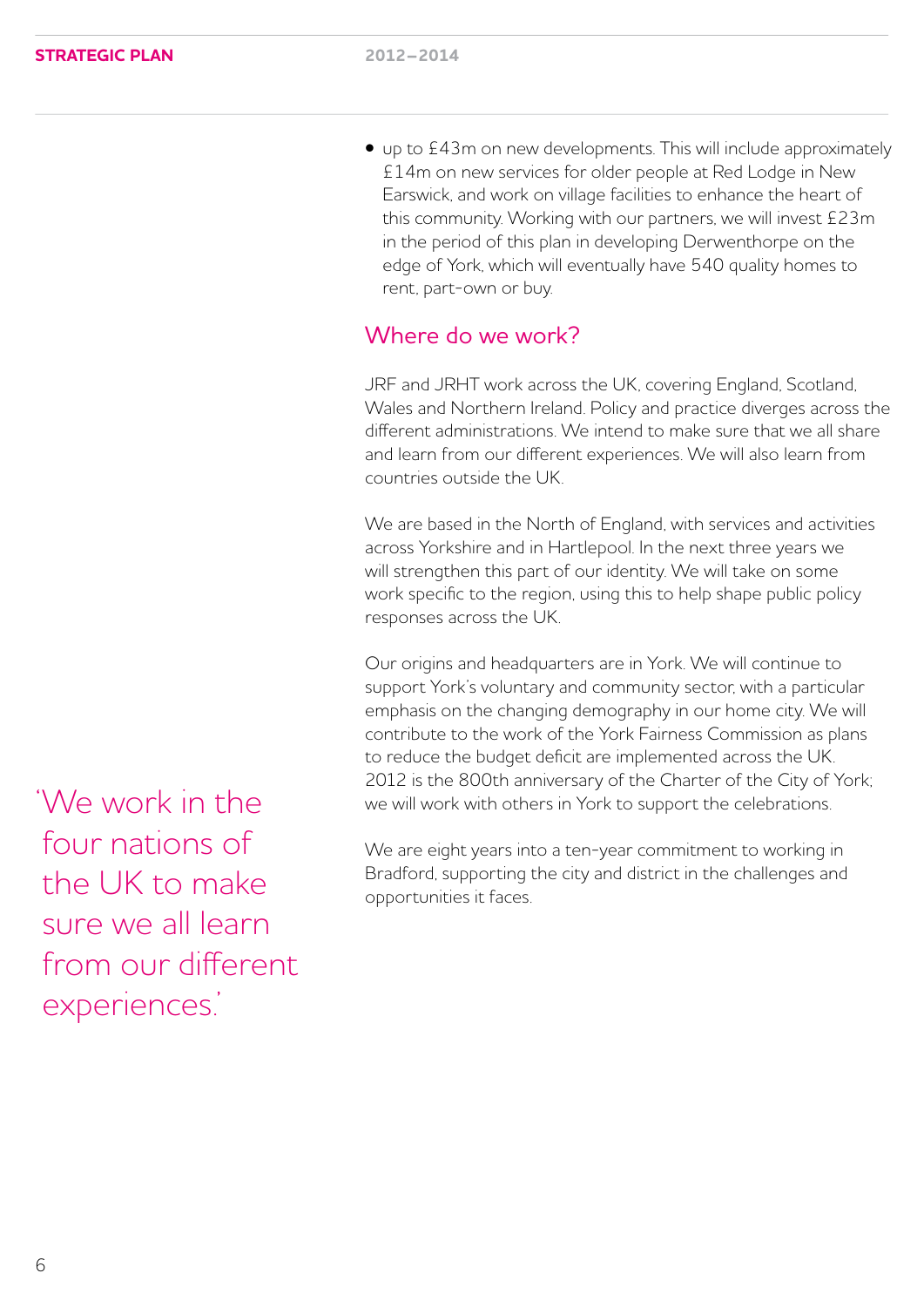#### How do we influence?

JRF and JRHT aim to influence both policy and practice. We influence governments across the UK, local authorities, service providers in all sectors, practitioners, business and public attitudes. We do this by:

- publishing the research we commission;
- sharing our experience of running services;
- providing platforms for people to make their own experiences known;
- bringing people together to debate and share ideas;
- promoting our findings to those able to influence policy and practice through the media and other channels;
- working with partners to make sure our evidence is influential and that the voices of people in poverty are heard;
- understanding the changing digital climate and its particular role in influencing, so that we use technology and other media effectively;
- making sure our evidence is used by relevant players throughout their careers, with a special focus on ensuring younger people become familiar with us as a source of facts about poverty, place and an ageing society.

#### How will we know if we've made a difference?

We will monitor progress against measures set out in our business and programme plans. In the next three years we will commission independent evaluations of aspects of our work so that we – and others – can learn as much as possible from it. We will assess where we have and haven't had impact.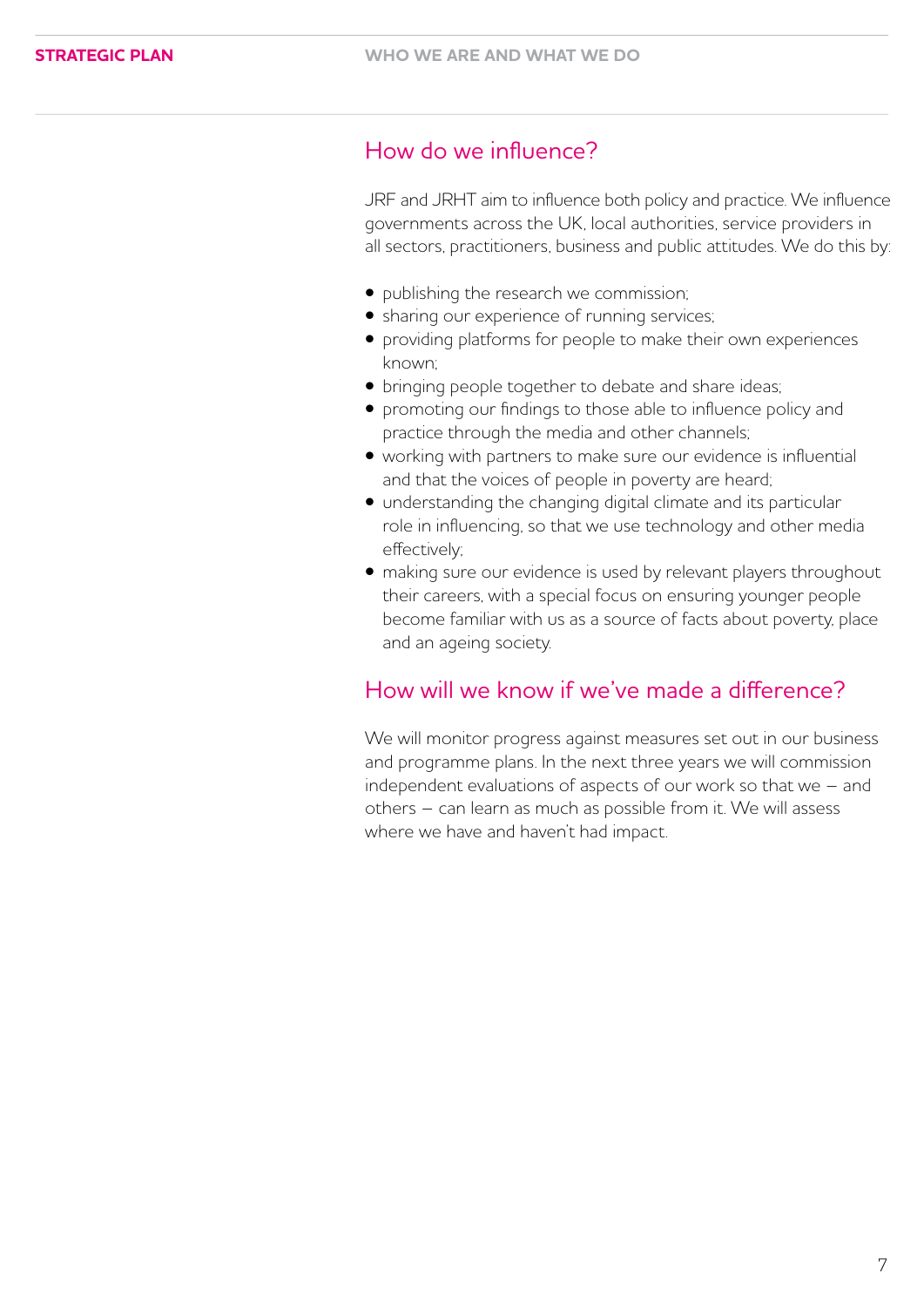#### **STRATEGIC PLAN 2012–2014**

# **Part 2 our aims**

We want to use our money to be most effective in achieving change for people and places in poverty, while we plan for the opportunities and challenges of an ageing society. These aims show how we are prioritising our research, development and practice work to achieve this, as well as our business as an employer.

#### Poverty

**Our aim:** To identify the causes of poverty and inequality, and find solutions

For over 100 years, we have investigated the root causes of poverty, monitoring its effects on people and places in the UK. Today, in a context of globalisation, financial and economic strain, austerity measures and extensive welfare reform, those at greatest risk are the poorer members of our society. But poverty isn't just about money. We want to understand exactly how much money does matter, and its interplay with other factors such as housing, education, aspirations and culture. We will search for practical strategies to reduce poverty, and wider social and economic inequalities, focusing particularly on the contribution that work, skills and economic growth can play now and in the future.

In the next three years, we will:

- be a place to get the facts about poverty and inequality. We will:
	- monitor trends over time against key indicators
	- extend our work on Minimum Income Standards
	- be a place to learn about the experiences of people in poverty in the UK;
- produce an anti-poverty strategy for the UK, bringing together what we know from all our work and understanding of poverty;
- track how the response to the deficit, this period of austerity and policy change are affecting levels of poverty and inequality, and how disadvantaged people and places are coping;
- help develop practical solutions to reduce poverty that are evidence-based, tested and taken up by others;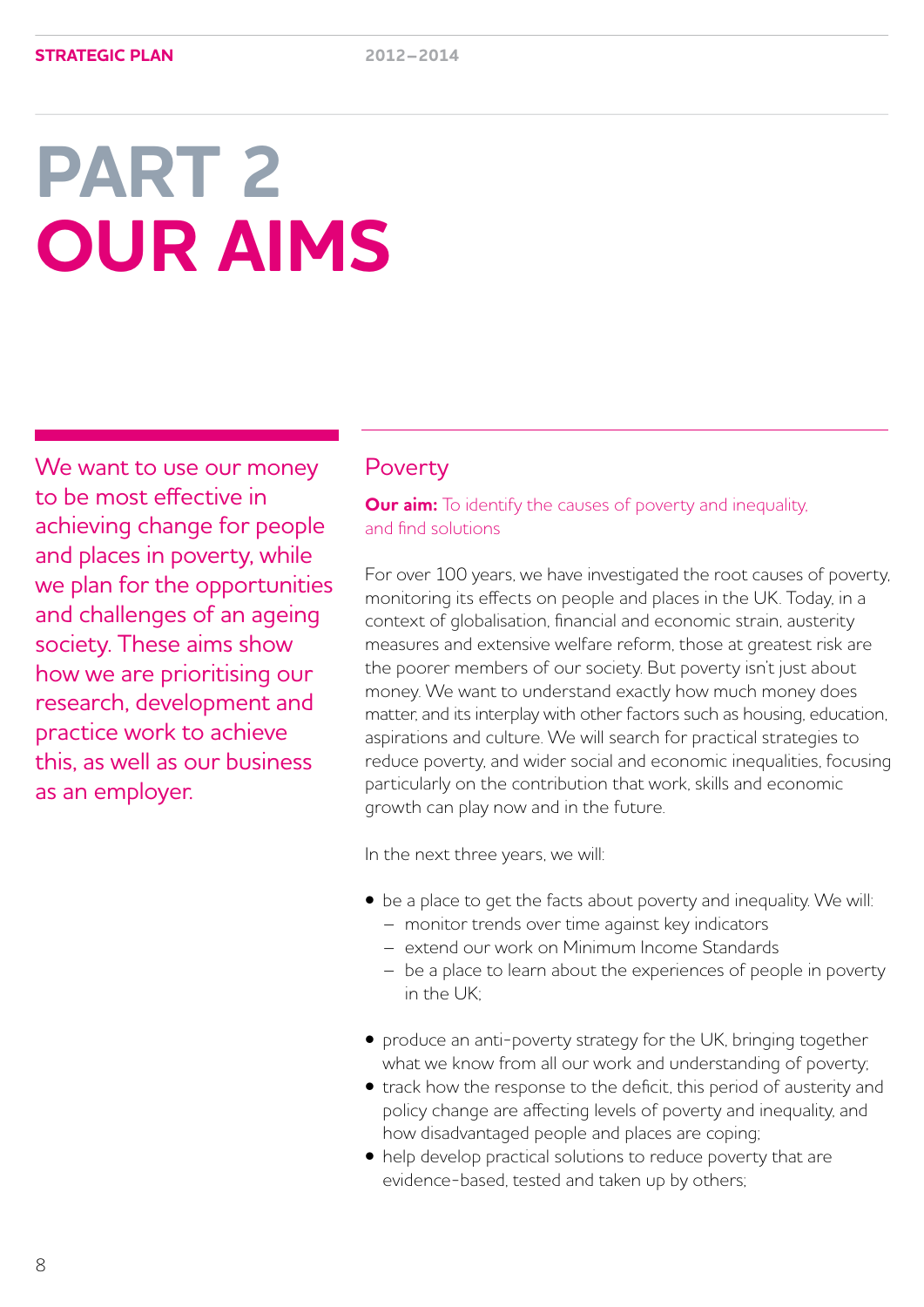'… we will help develop practical solutions to reduce poverty that are evidence-based, tested and taken up by others.'

- investigate the role that skills, work and labour markets can play in reducing poverty and inequality, and use this to inform debate on economic growth and development;
- equip policy-makers around the UK to understand the complex causes and dynamics of poverty, including how it relates to ethnicity, disability and ill-health across the age range;
- strengthen support for anti-poverty measures by challenging negative perceptions of people in poverty;
- explore how culture and behaviour can affect the lives of people in poverty;
- increase the quality and number of relationships we have across business, education and skills sectors;
- work with others to inform policies in the North of England which bring regional economic growth but also benefit people and places in poverty, and support practical ways of reducing poverty, destitution and inequality in York and Bradford;
- refresh JRHT's anti-poverty strategy to maximise the income of JRHT residents by:
	- providing information and advice
	- promoting the credit union
	- enhancing energy efficiency in new and/or refurbished homes
	- exploring the potential of community enterprises;
- work towards being an anti-poverty organisation, putting our poverty research into practice in our own organisation. In particular, we are working towards, over the period of this plan, paying all our staff a wage at least equivalent to JRF's Minimum Income Standard for a single working-age adult. We will monitor our progress towards this and the impact it has. We will share what we learn with other employers to influence their approaches.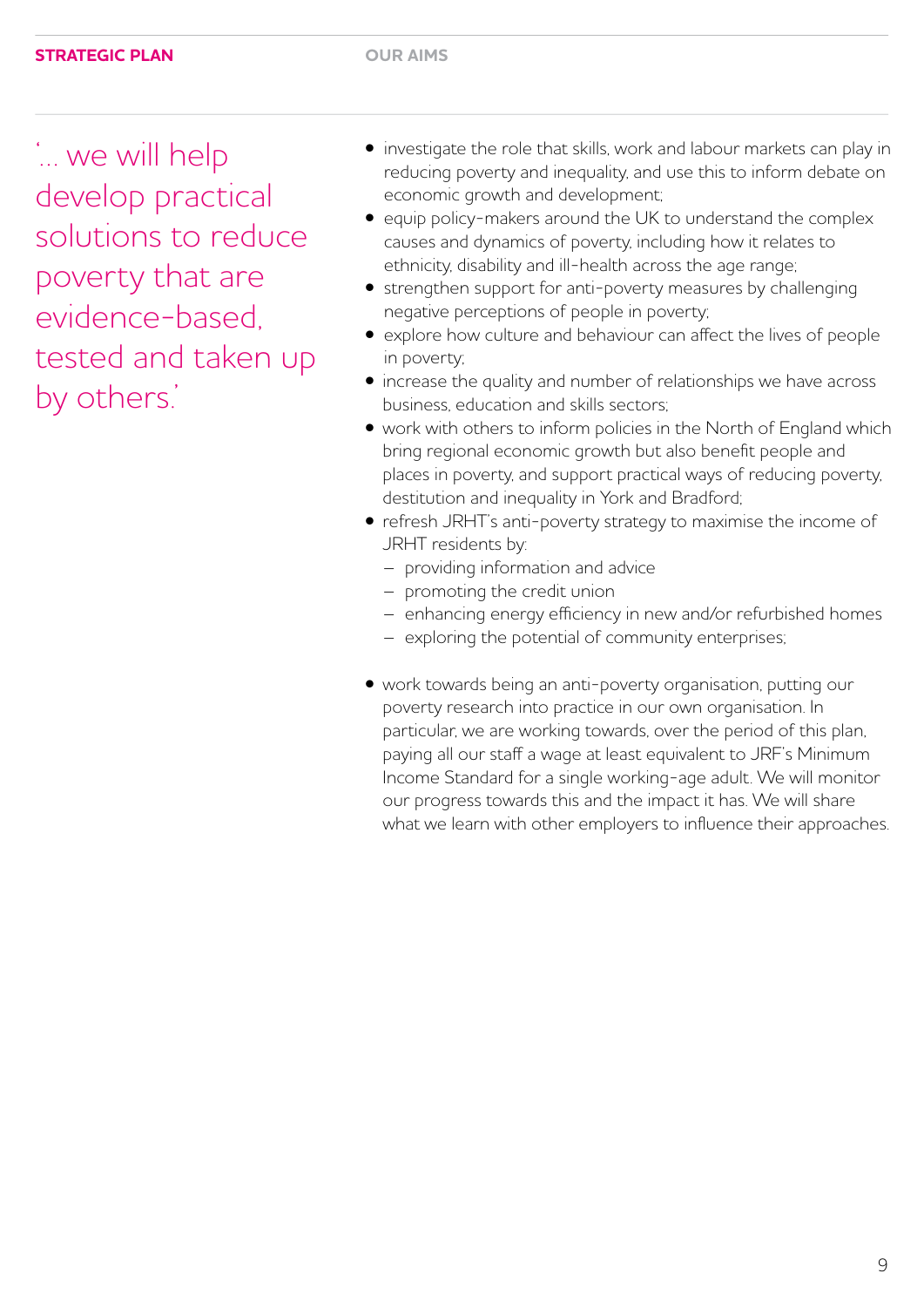#### Place

**Our aim:** To support resilient communities and places where people thrive

The place where someone lives is central to their quality of life. For decades, we have promoted the importance of housing, neighbourhoods and a sense of community. We will continue to do so. We are interested in how housing can be adapted to suit different types of household and the varying needs of people at different stages of life. We want to understand what makes good neighbourhoods and resilient communities in our changing world. We believe it is vital to address persistent issues of homelessness, housing supply and access to affordable and quality housing. At a time of opportunity and austerity, JRHT will continue to demonstrate innovation, while retaining our status and responsibilities as a small, focused and independent provider of quality housing and care.

In the next three years, we will:

- be a place to get the facts about how social, economic, environmental and policy changes affect housing, neighbourhoods and different places in the UK, and how different housing options influence people's prospects;
- find ways of improving the quality, choice, stability and flexibility of housing for disadvantaged groups, including young people and people on low incomes;
- explore and/or invest in:
	- new designs for low-cost housing and prototypes for market testing
	- ways of housing homeless and destitute migrants
	- better housing options for people aged 25–35
	- affordable ways to reduce carbon emissions and improve energy efficiency
	- the role of technology in creating resilient and inclusive communities;
- provide policy-makers and practitioners with evidence and ideas that enable them to think strategically about:
	- housing for future generations
	- the impacts of climate change on social justice;

'Over the next three years we will find ways of improving the quality, choice, stability and flexibility of housing for disadvantaged groups.'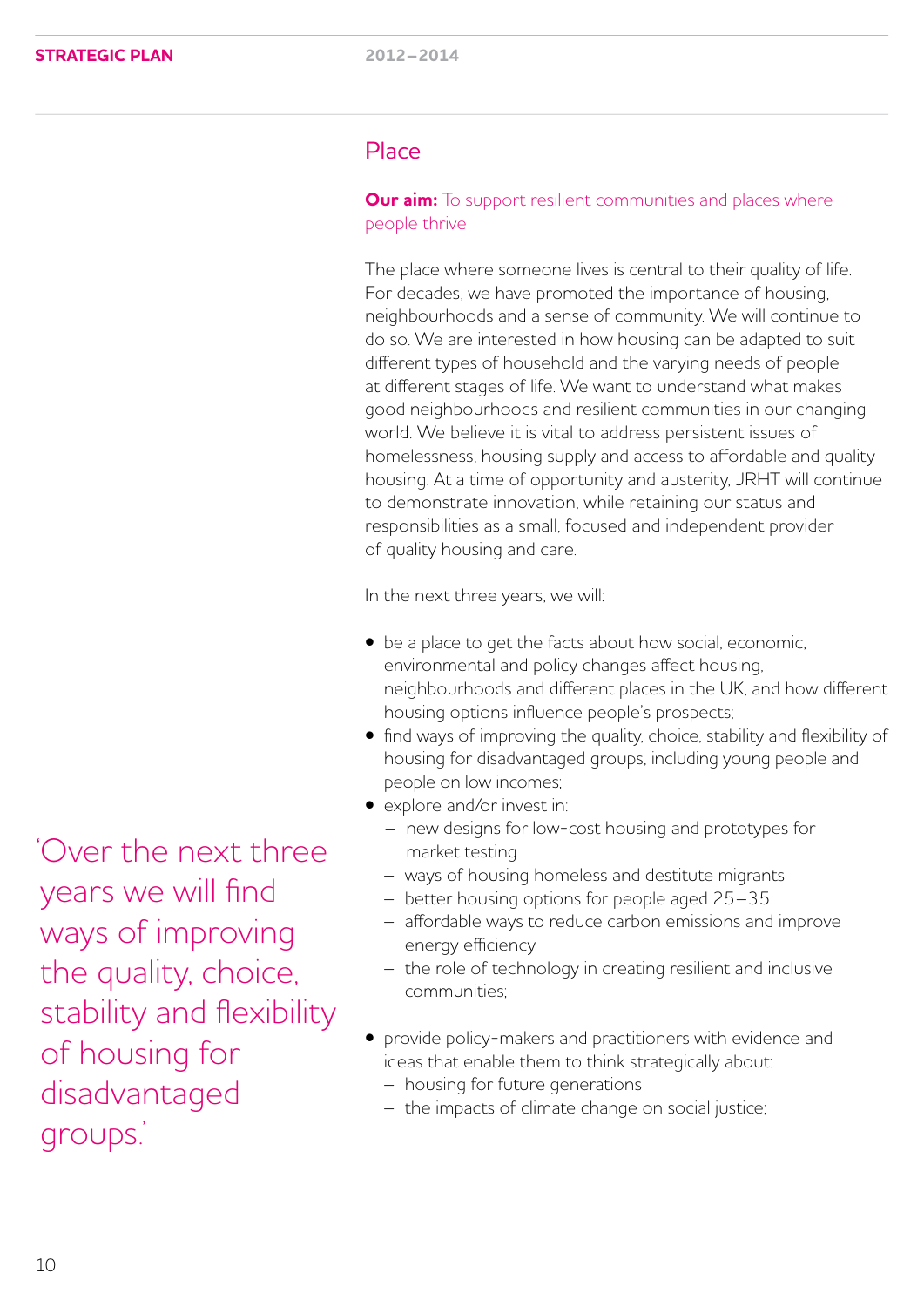- support ways of connecting people in Bradford across different communities, sectors and agencies;
- work with our partners to build homes at Derwenthorpe, on the edge of York:
	- providing quality homes to rent, part-own or buy
	- innovating in house design, energy efficiency, environmentally sustainable construction, and community development;
- **•** strengthen our relationships with housing providers, local authorities, developers and neighbourhood organisations, to learn from their experience and develop ways of meeting needs for housing and communities;
- continue to invest in housing and neighbourhood-based services across JRHT operations, in particular enabling residents with learning difficulties to live independently and engage with their community;
- continue to support and welcome residents who want to contribute to JRHT's management and development;
- assess the land, buildings and other assets we own so they meet our strategic priorities and our residents' needs.

#### An ageing society

**Our aim:** To respond positively to the opportunities and challenges of an ageing society

UK society is ageing. This presents us with huge opportunities and challenges. It has far-reaching implications for us all, whatever our age. It will affect our relationships – how we live together and support each other – within our families and neighbourhoods. It will touch every part of our lives – money, work, jobs, housing, benefits, health, social care, media, technology and design. As a provider of housing, care and neighbourhood services, and as a funder of research, we want to use the next three years to explore what our ageing society means for:

- older people;
- people and places in poverty;
- human rights;
- diversity and equality; and
- across generations.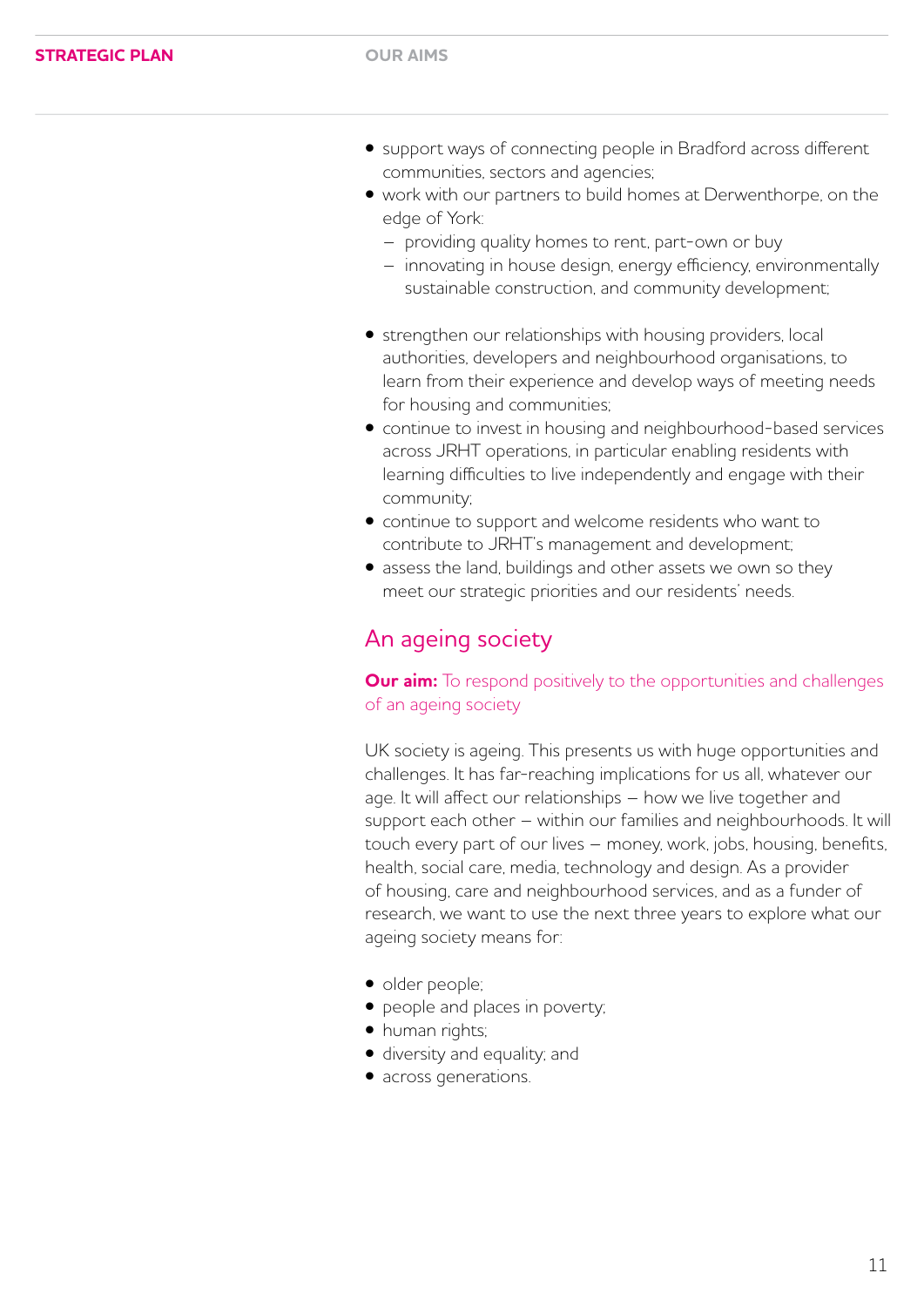'UK society is ageing. This presents us with huge opportunities and challenges. It has far-reaching implications for us all, whatever our age.'

In the next three years, we will:

- be a place to get the facts about what an ageing society means across and within different generations;
- bring different people together to explore how society can adjust and respond well to an ageing population;
- be a place to learn about the experiences of older people who need a lot of support – what they want and value from life, and the changes needed to make this happen;
- explore how concerns around risk and regulations affect care and support for older people;
- continue to run imaginative, high-quality and responsive services for older people in the North of England, informed by research, and embedding the principles of My Home Life's relationshipcentred approach in all JRHT's care and support services;
- **•** develop new extra-care services for older people at Red Lodge in New Earswick, informed by residents, research and best practice, and refresh village facilities to support community life and better relationships between generations;
- continue to learn from people who are excluded from power, and understand approaches to increasing and bringing about positive change;
- develop and evaluate inspiring, practical examples of:
	- a dementia-friendly city (York) where people with dementia play a central role in creating a plan that works for everyone;
	- neighbourhoods where people feel less lonely, based on our work in Bradford and York;
	- neighbourhoods which are good places to live for all generations, based on our work in New Earswick specifically, but also Bradford and York.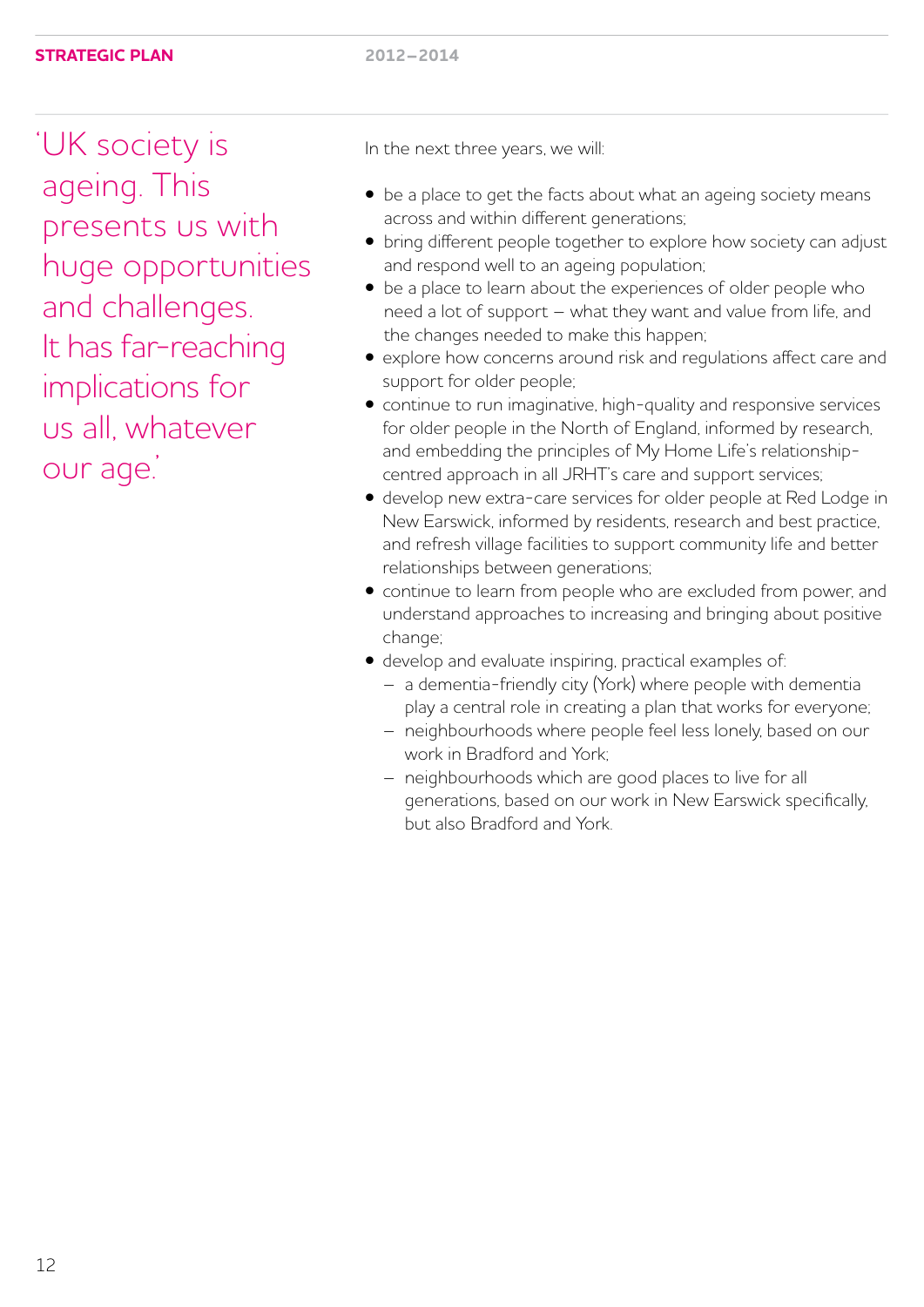## **Part 3 our organisational aim**

Our aims are ambitious. To achieve them, we must operate effectively and economically, getting the best value from every pound we spend. And we need a culture that gives our staff the confidence, skills and authority to contribute to real and lasting social change.

We welcome opportunities to learn from others. We will share our own knowledge and expertise.

Over the next three years, we will:

- work towards paying our Minimum Income Standard across JRF and JRHT, and establishing progressive pay scales. We will share what we learn with others;
- support our anti-poverty strategy by:
	- providing meaningful learning and development opportunities and clear career progression for our lowest-paid staff
	- developing flexible working policies that enable staff to achieve a better balance between their home and working lives
	- benchmarking our pay and benefits against those of other employers to improve performance;
- respect and celebrate difference in our work places. We recognise the unique value of all individuals and how we learn from varied perspectives and experiences. We aim to increase diversity within JRF and JRHT through:
	- a strong diversity policy
	- high-quality recruitment processes
	- flexible working policies, and
	- enhanced supplier arrangements;
- be a place to learn and share evidence by:
	- providing learning and development opportunities that help our staff contribute to our aims
	- providing each staff member with an individual work and learning and development plan
	- diversifying routes into employment, including internships (seven each year) and apprenticeships (12 each year), and
	- building close working relationships with local education providers;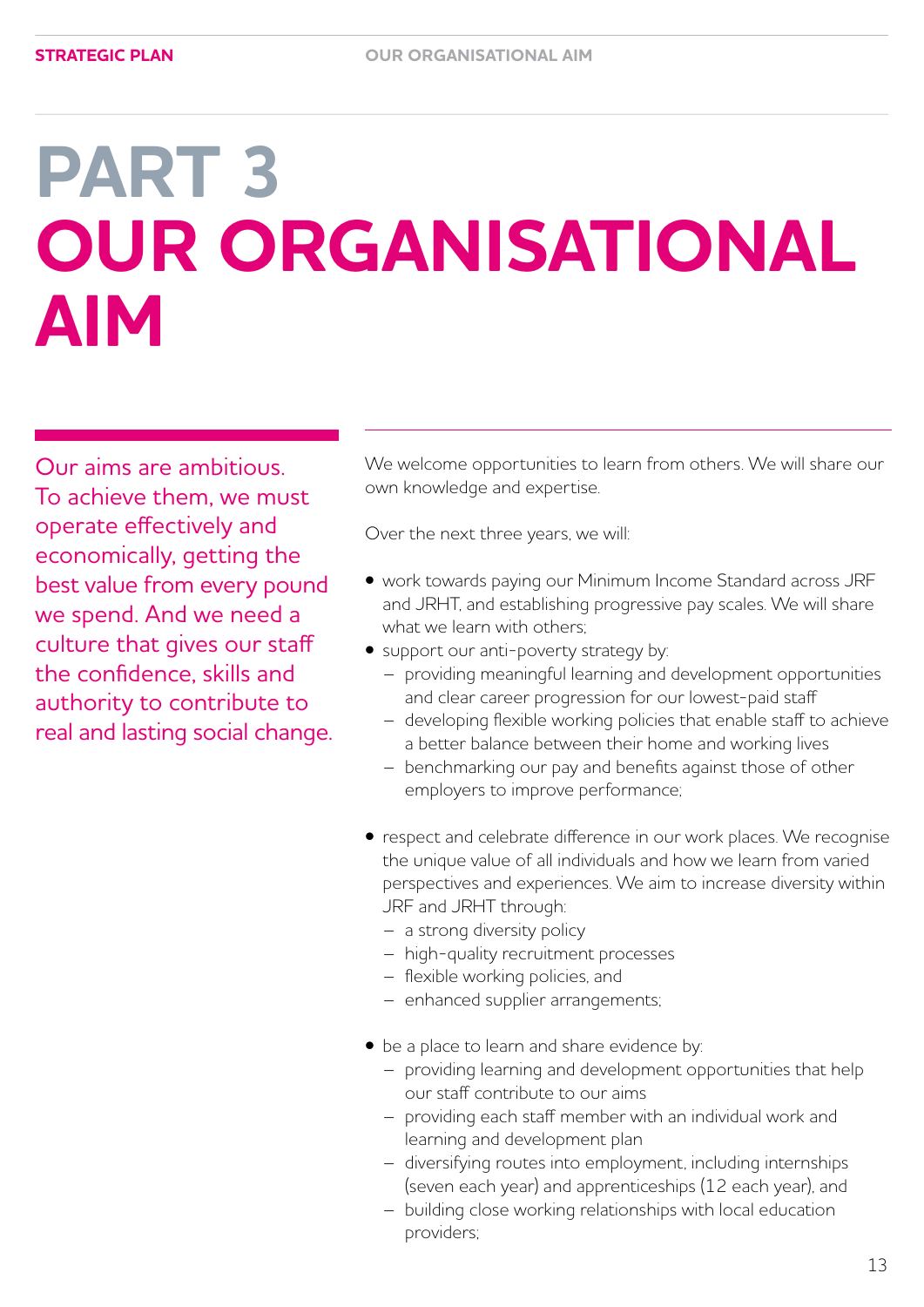'We are an antipoverty organisation. We are committed to introducing our Minimum Income Standard for all our staff, as well as training and progression for the lowest paid. And we aim to develop a poverty strategy for the UK.'

- act strategically and creatively in order to influence policy and practice across the UK. We want to influence government, local authorities, business, professional bodies, providers in all sectors, and practitioners as well as public attitudes. And we will monitor progress and evaluate outcomes against measures set out in our business and programme plans.
- increase opportunities to work collaboratively so that we can be more effective and influential, by:
	- creating partnerships and alliances that include the communities we work in: public, voluntary and private sector organisations, as well as other trusts and funders
	- improving our engagement with JRHT resident and community groups, ensuring they play a significant role in shaping our direction;
- make the very best use of our resources, including staff, premises, finances, knowledge and technology. We will do this by:
	- setting clear performance targets and monitoring progress
	- reviewing our policy on value for money
	- ensuring we use our time, money, physical space and carbon effectively
	- working with an effective Staff Council to ensure we are getting value for money, setting high standards and empowering staff to deliver effectively;
- consider sustainability in all our activities and reduce our impact on the environment. We have a special commitment to reduce our carbon emissions (as measured in 2010) by at least 20 per cent by 2020, and will aim to reduce them by 25 per cent;

We are willing to change to meet the needs of society and our founding purpose. We will encourage adventurous and ambitious approaches that help us to achieve our aims. JRF and JRHT will work together to empower our staff and create an environment where everyone's voice is heard and respected in the organisation.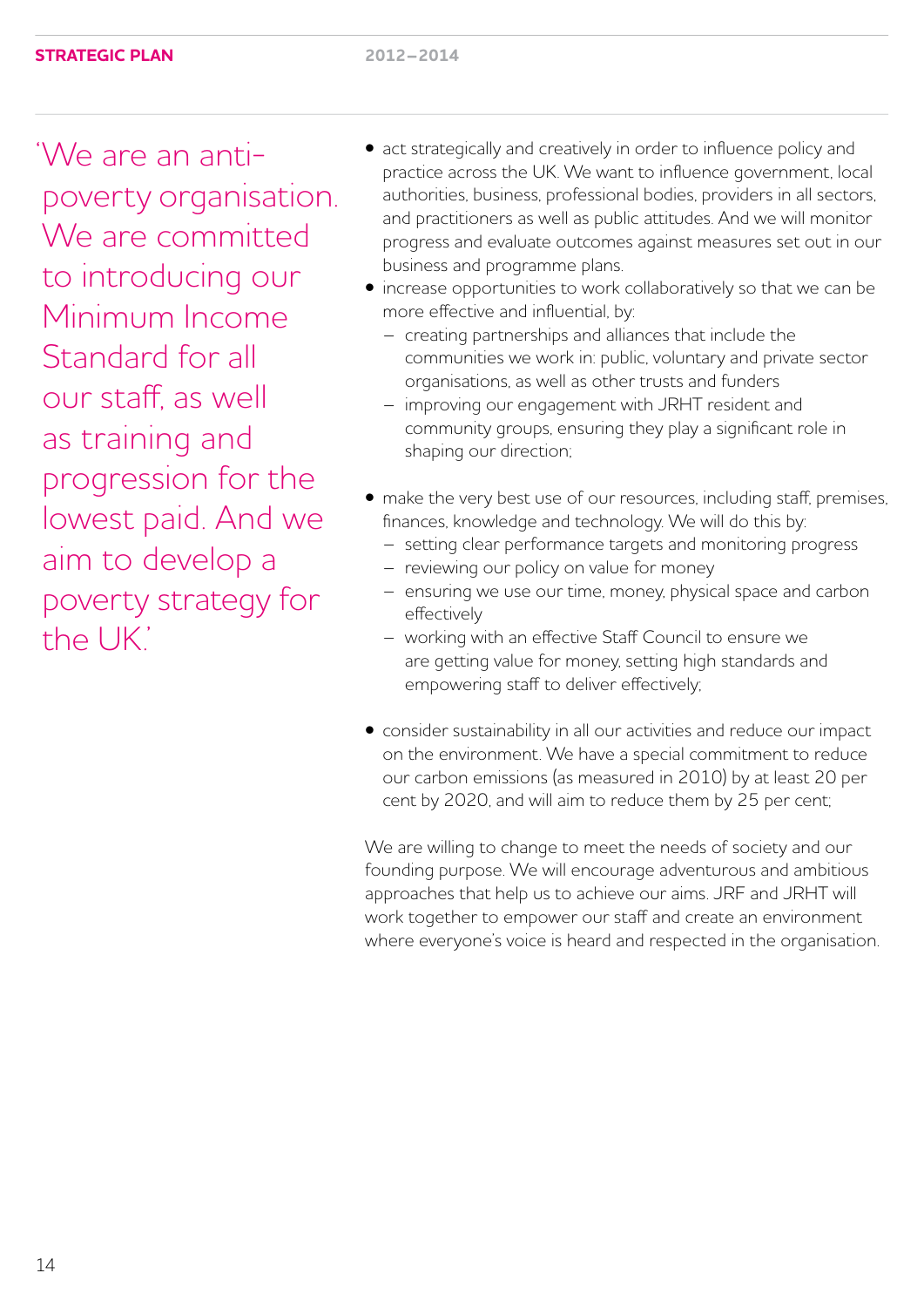## **Part 4 our shared future**

The next three years are uncertain for all of us. At the time of writing, we are in a period of global economic turmoil. While this presents us with rare opportunities to change our society, it also presents the very real risk that people and places in poverty will be hardest hit.

In this plan, we have set out the priorities that will guide JRF and JRHT over the next three years as we seek to make social justice a reality, using evidence from research, practice and experience.

We will be bold and ambitious. Alongside a clear and unwavering focus on reducing poverty and inequality, and on creating resilient communities that help people to thrive, we will focus on the steps we need to take as society ages.

We look forward to working with partners in all sectors to deliver this plan.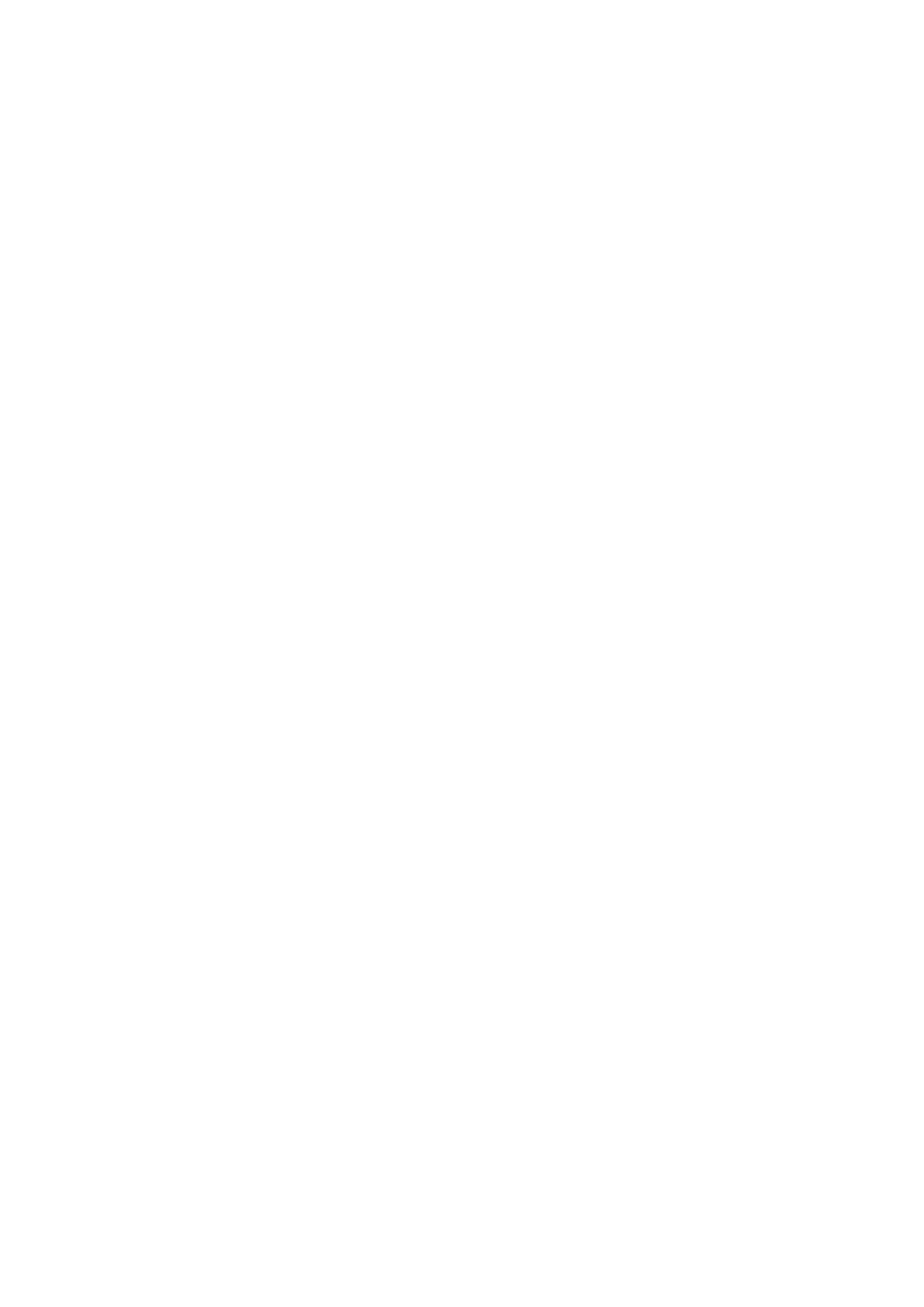